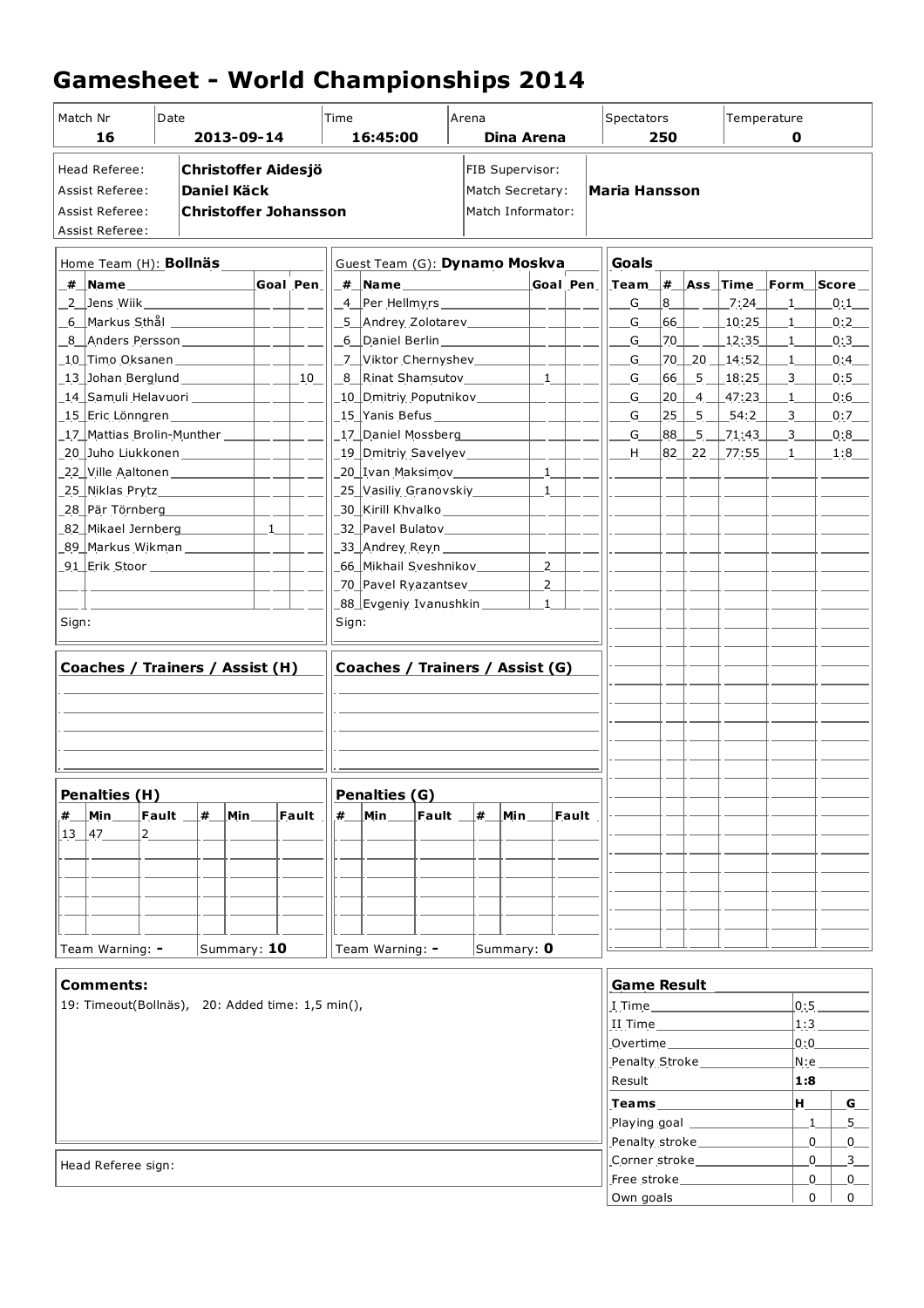| Match Nr<br>16         | Date           | 2013-09-14                   | Time<br>16:45:00 | Arena                  | Dina Arena                        | Home | <b>Bollnäs</b> | Guest<br><b>Dynamo Moskva</b> |  |  |  |
|------------------------|----------------|------------------------------|------------------|------------------------|-----------------------------------|------|----------------|-------------------------------|--|--|--|
|                        |                |                              |                  |                        |                                   |      |                |                               |  |  |  |
| Head Referee:          |                | <b>Christoffer Aidesjö</b>   |                  |                        | FIB Supervisor:                   |      |                |                               |  |  |  |
| <b>Assist Referee:</b> |                | <b>Daniel Käck</b>           |                  |                        | Match Secretary:<br>Maria Hansson |      |                |                               |  |  |  |
| Assist Referee:        |                | <b>Christoffer Johansson</b> |                  |                        | Match Informator:                 |      |                |                               |  |  |  |
| Assist Referee:        |                |                              |                  |                        |                                   |      |                |                               |  |  |  |
| Time:                  | <b>Result:</b> | Event:                       |                  | <b>Game starts</b>     | Player/Team:                      |      |                |                               |  |  |  |
| 2                      |                | Freestroke                   |                  |                        | Dynamo Moskva                     |      |                |                               |  |  |  |
| 3                      |                | Freestroke                   |                  |                        | Bollnäs                           |      |                |                               |  |  |  |
| 6                      |                | Freestroke                   |                  |                        | Bollnäs                           |      |                |                               |  |  |  |
| 6                      |                | Freestroke                   |                  |                        | Bollnäs                           |      |                |                               |  |  |  |
| 7                      | $0 - 1$        | Goal                         |                  |                        | Rinat Shamsutov, Dynamo Moskva    |      |                |                               |  |  |  |
| 9                      |                | Freestroke                   |                  |                        | Bollnäs                           |      |                |                               |  |  |  |
| 10                     | $0 - 2$        | Goal                         |                  |                        | Mikhail Sveshnikov, Dynamo Moskva |      |                |                               |  |  |  |
| 11                     |                | Freestroke                   |                  |                        | Bollnäs                           |      |                |                               |  |  |  |
| 12                     |                | Freestroke                   |                  |                        | Bollnäs                           |      |                |                               |  |  |  |
| 12                     | $0 - 3$        | Goal                         |                  |                        | Pavel Ryazantsev, Dynamo Moskva   |      |                |                               |  |  |  |
| 14                     |                | Freestroke                   |                  |                        | Dynamo Moskva                     |      |                |                               |  |  |  |
| 14                     | $0 - 4$        | Goal                         |                  |                        | Pavel Ryazantsev, Dynamo Moskva   |      |                |                               |  |  |  |
|                        |                | Assist:                      |                  |                        | Ivan Maksimov, Dynamo Moskva      |      |                |                               |  |  |  |
| 18                     | $0 - 5$        | Goal (corner)                |                  |                        | Mikhail Sveshnikov, Dynamo Moskva |      |                |                               |  |  |  |
|                        |                | Assist:                      |                  |                        | Andrey Zolotarev, Dynamo Moskva   |      |                |                               |  |  |  |
| 19                     |                | Timeout                      |                  |                        | Bollnäs                           |      |                |                               |  |  |  |
| 20                     |                | Added time: 1,5 min          |                  |                        |                                   |      |                |                               |  |  |  |
| 21                     |                |                              | Shot on goal     |                        | Dynamo Moskva                     |      |                |                               |  |  |  |
| 21<br>23               |                | Freestroke<br>Freestroke     |                  |                        | Dynamo Moskva<br>Bollnäs          |      |                |                               |  |  |  |
| 24                     |                | Freestroke                   |                  |                        | Bollnäs                           |      |                |                               |  |  |  |
| 26                     |                | Freestroke                   |                  |                        | Dynamo Moskva                     |      |                |                               |  |  |  |
| 26                     |                | Freestroke                   |                  |                        | Dynamo Moskva                     |      |                |                               |  |  |  |
| 29                     |                | Freestroke                   |                  |                        | Dynamo Moskva                     |      |                |                               |  |  |  |
| 29                     |                | Freestroke                   |                  |                        | Bollnäs                           |      |                |                               |  |  |  |
| 34                     |                | Freestroke                   |                  |                        | Dynamo Moskva                     |      |                |                               |  |  |  |
| 35                     |                | Freestroke                   |                  |                        | Dynamo Moskva                     |      |                |                               |  |  |  |
| 37                     |                | Freestroke                   |                  |                        | Bollnäs                           |      |                |                               |  |  |  |
| 41                     |                | Freestroke                   |                  |                        | Dynamo Moskva                     |      |                |                               |  |  |  |
|                        |                |                              |                  | <b>First half ends</b> |                                   |      |                |                               |  |  |  |
|                        |                |                              |                  |                        | <b>Second half starts</b>         |      |                |                               |  |  |  |
| 46                     |                | Freestroke                   |                  |                        | Dynamo Moskva                     |      |                |                               |  |  |  |
| 47                     |                | Penalty (Tripping) 10 min    |                  |                        | Johan Berglund, Bollnäs           |      |                |                               |  |  |  |
| 47                     | $0 - 6$        | Goal                         |                  |                        | Ivan Maksimov, Dynamo Moskva      |      |                |                               |  |  |  |
|                        |                | Assist:                      |                  |                        | Per Hellmyrs, Dynamo Moskva       |      |                |                               |  |  |  |
| 50                     |                |                              | Shot on goal     |                        | Dynamo Moskva                     |      |                |                               |  |  |  |
| 52                     |                | Shot on goal                 |                  |                        | Dynamo Moskva                     |      |                |                               |  |  |  |
| 54                     | $0 - 7$        | Goal (corner)                |                  |                        | Vasiliy Granovskiy, Dynamo Moskva |      |                |                               |  |  |  |
|                        |                | Assist:                      |                  |                        | Andrey Zolotarev, Dynamo Moskva   |      |                |                               |  |  |  |
| 57<br>59               |                | Freestroke<br>Shot on goal   |                  |                        | Bollnäs<br>Dynamo Moskva          |      |                |                               |  |  |  |
| 60                     |                | Shot on goal                 |                  |                        | Dynamo Moskva                     |      |                |                               |  |  |  |
| 62                     |                |                              | Shot on goal     |                        | Dynamo Moskva                     |      |                |                               |  |  |  |
| 63                     |                |                              | Shot on goal     |                        | Dynamo Moskva                     |      |                |                               |  |  |  |
| 64                     |                | Shot on goal                 |                  |                        | Dynamo Moskva                     |      |                |                               |  |  |  |
| 67                     |                | Freestroke                   |                  |                        | Bollnäs                           |      |                |                               |  |  |  |
| 71                     | $0 - 8$        | Goal (corner)                |                  |                        | Evgeniy Ivanushkin, Dynamo Moskva |      |                |                               |  |  |  |
|                        |                | Assist:                      |                  |                        | Andrey Zolotarev, Dynamo Moskva   |      |                |                               |  |  |  |

## **Gamelogg - World Championships 2014**